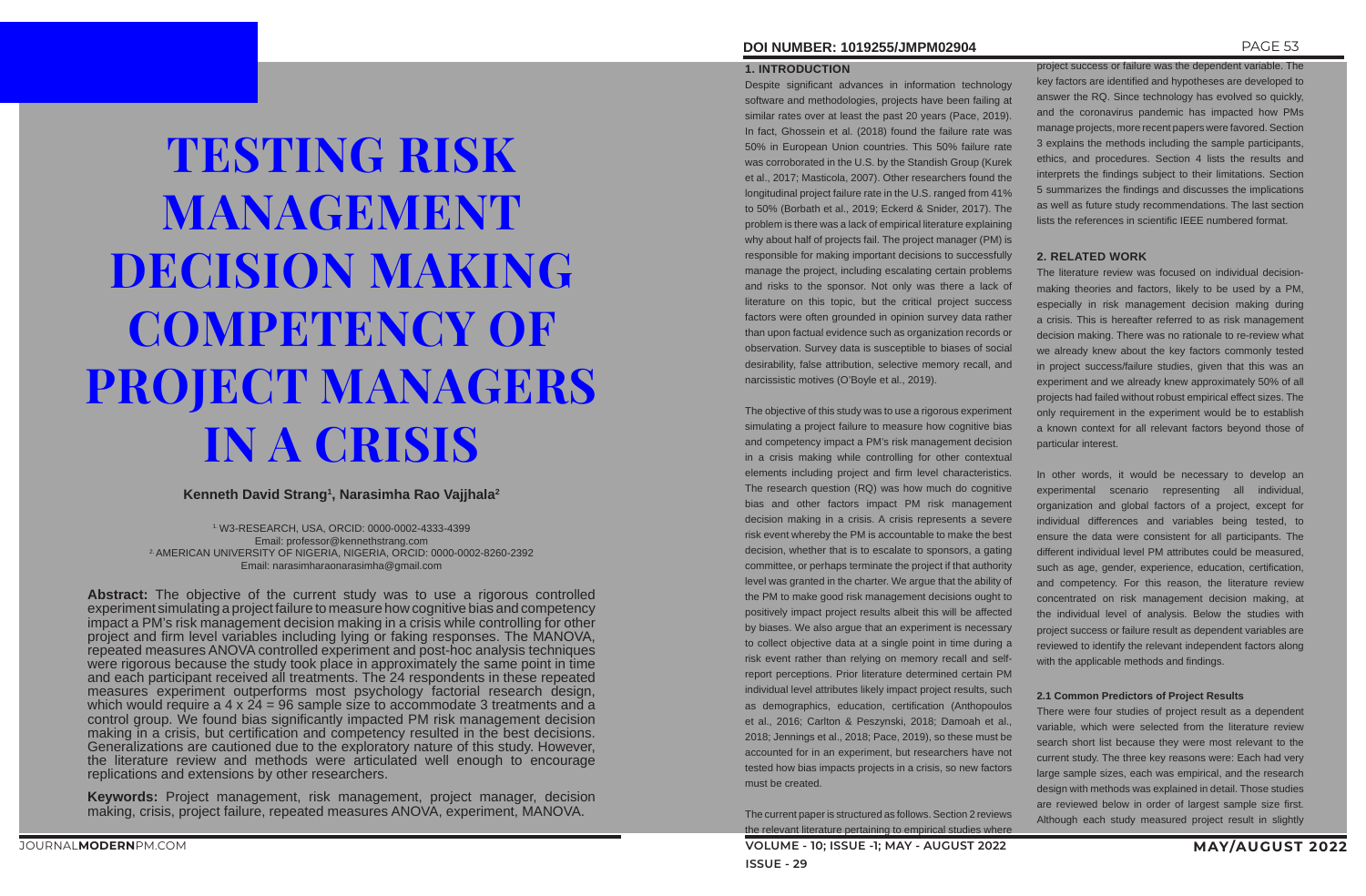## TESTING RISK MANAGEMENT DECISION MAKING COMPETENCY OF PROJECT MANAGERS IN A CRISIS

different ways, the common finding was that one or two quantitative data types were posited to indicate success as being on time, within documented scope, having acceptable quality and under or at budgeted cost. In all four studies more than one dependent variable was used to capture each of the above project results separately as scope, time, cost, quality, and or overall success. Sometimes the dependent variable was documented as a nominal or binary field with a yes (1) or no (0) value.

The first paper reviewed was the rigorous monolithic quantitative study by Ghossein et al. (2018). This was an exploratory empirical study of the factors impacting the high project failure rate of 50% in Europe. They applied Pearson correlation to quantitatively examine mixed data type variables from 59,816 public procurement projects of European Union (EU)-based member nations to determine which factors were related to project results. They declared a 90% confidence level, which is acceptable for exploratory studies. Most of their factors and dependent variables were binomial (1 = success or  $0 = \text{failure}$ ). They sampled small-to-medium-sized-enterprises and large firms. They examined the relationship between firm size, structure, certification/training, experience (in years), exporter status, foreign ownership, access to finance, crime losses, growth rate per GDP capita, level of development, land area owned, service sector, geographic region and procurement project result. This was secondary data obtained from the EU. Their findings indicated that in terms of innovation, ISO quality had a far greater effect on manufacturing firms than services firms. They claimed effective project management systems were negatively correlated with corruption faced by EU businesses. However, they did not clearly define how the corruption factor was defined.

Despite the monolithic sample size and several significant coefficients, the Ghossein et al. (2018) study contained a few limitations of missing hypotheses, small effect sizes, and lack of proven causality. This could be improved in future studies by using a predictive regression model design. We could also add that the logarithmic transformations could obscure factor interaction and the lack of proven causality was likely due to a correlational design. However, it can be asserted their design was rigorous, the sample large, and they observed several statistically significant effect sizes for associations between variables of interest in the current study. It was also one of the few empirical studies examining project success in Europe, beyond single case studies, with articulated research design methods encouraging replications. They found the age and size of

the organization were associated with project results yet the effect sizes were negligible. Revenue was not found to be related to anything. They found no statistically significant relationships between firm size, structure, certification/ training, experience in years, exporter status, foreign ownership, access to finance, crime losses, growth rate per GDP capita, level of development, land area owned, service sector, geographic region and procurement project result. Interestingly, Ghossein et al. (2018) found that ISO quality status had a positive influence on product innovation, process innovation and R&D spending for manufacturing firms, but no statistically significant effect for service firms.

Borbath et al. (2019) published a large rigorous quantitative study of high-priced defense industry project failures with budgets over \$1M USD. Their sample size was large at 14,836 projects across the three U.S. Army, Navy and Air Force divisions. They collected secondary data containing project metrics from U.S. government contracts. They used Spearman correlation to examine if contractor project result was related year-on-year across three ordinal variables: Cost, schedule, and technical quality score. Their findings were disappointing in as far as they replicated the *a priori* literature to find only that past performance was an indicator of future performance. Nonetheless, they replicated many individual PM factors which impacted project results, as already identified in the above literature review. They argued PM age was likely to be high when experience was high. Additionally, they asserted PM certification was a key predictor of project result which was corroborated by Eckerd and Snider (2017) as well as well as by Barrows et al. (2020).

Fourthly, Brandon et al. (2022) were one of the few researchers to list the effect sizes in their results. They found four factors significantly predicted overall expertise in their step wise linear regression model, with *F*(4,620) = 10.874,  $p$  < .0005, adj.  $r^2$  = .066. The four factors were: Age as first PM, number of months managing projects [experience], months per project, and education level. They then repeated the linear regression with the second dependent variable project success, identifying two significant factors: Age as first PM (beta  $= 0.168$ ), and number of months managing projects (beta =  $0.066$ ), with  $r^2$ = $0.025$  (p. 28). In their OLS model, they claimed four factors predicted expertise: Age as first PM, months managing projects, projects per month, and education level. However, when examining their ordinal least squares regression estimates, only education contributed any meaningful statistical impact on the expertise dependent variable with OR of 1.257, which they referred to as " $Exp(B)$ " (p. 29) – all other factors were near or less than a 1 OR, with model effect size of  $r^2 = 0.068$ . Only their second stepwise regression model was relevant to the current study because the dependent variable was percent success. In that model, they found two factors predicted percent success: age as first PM (*B* = 0.013) and months managing projects ( $B = 0.088$ ), with a weak effect

The next large rigorous quantitative study reviewed was a benchmark paper in the project management discipline by Eckerd and Snider [6]. They examined which factors caused defense industry projects to succeed or fail. Theirs was one of the few published articles where project manager certification, education, and other common factors such as experience, were tested with a large sample size to determine if project result could be predicted. They used nominal or ordinal data types for many factors and interval data types for dependent variables. They applied generalized least squares (GLS) regression to quantitatively analyze procurement data from 1,073 large U.S.-based defense projects in the Navy, Air Force and Army divisions completed during 1997-2010 with the goal to empirically identify what caused projects to succeed or fail. There were two interval data type dependent variables at the project level: Cost variance and breach.

Eckerd and Snider (2017) explained that cost variance was the difference between the final project costs minus the original baseline estimate, which can be interpreted as: A cost variance higher than zero was considered a failure. A breach indicated a sufficiently large deviation away from the required procurement project schedule, cost or quality, which also indicated a failure. Scope variance was not captured as a project result because government defense procurement projects have a specific statement of work which contractors bid on, and this can be modified only through approved change orders. They could not find any significant relationship between project leader attributes such as age, gender and experience regressed on the dependent variables.

Although Eckerd and Snider (2017) produced very interesting regression estimates, they did not they did not report customary sample descriptive statistics (instead their estimates referred to military project characteristics), variance inflation factor estimates or partial correlations. The GLS regression odds ratios (OR) and beta coefficients (B) indicated four U.S. government defense industry project categories were significantly more likely to have poor cost variance or breach probability. Specifically, these were Aircrafts (OR=7.38, B=-.078, p<.05), ground technology (OR=10.46, B=-.05, p<.05), ships (OR=9.52, B=-.092, p<.05), and space systems (OR=13.40, B=-.095, p<.05). To interpret their GLS regression model OR effect sizes, space system projects were 13 times more likely to breach cost, schedule or quality requirements although the beta coefficient of -0.095 was a relatively small negative budget deficiency in the regression formula. The key limitation of their findings was that although the coefficient sizes such as OR were strong, the departmental division factors were at too high a level of analysis to be useful or generalize outside the military government. Also, they were missing model effect sizes beyond a Wald estimate. A Wald estimate is similar to a chi square goodness of fit between a null and final model, but it does not measure effect. Nonetheless, their study serves as a valuable template for researchers to extend project management analysis in the defense industry.

Finally, the post-pandemic empirical study by Brandon et al. (2022) was a comprehensive quantitative intensive exemplar which could motivate other research in the project management discipline. They used ordinary least squares (OLS) regression and step wise regression (SWR) with SPSS to examine which individual level PM

factors predicted overall expertise and project success. They surveyed PMs using an outside agency, and after cleaning their data, the final sample size was 625 respondents. There were many notable features of their study. First they clearly described the problem rationale for their study and grounded it in relevant literature. This included an explanation of potential significance. Second, they articulated their methods in extensive detail, with comprehensive step by step result explanations, facilitating replication and understanding by emerging scholars.

Interestingly, Brandon et al. (2022) leveraged the LinkedIn professional social media application as part of the sampling protocol. They examined the LinkedIn project manager community groups as a population source. LinkedIn was also the medium used for soliciting population sample respondents in the current study. They described their sample as random but self-selected, with a required minimum based on a guideline of 15 participants per 36 exploratory factors which would result in 540 not the 500 they stated. Later they revealed the G\*power tool was used to calculate the required sample size  $-$  albeit redundant, it was useful to know the power was 100% and the sample size of 500 would be adequate (they attracted 679 respondents so this was exceeded).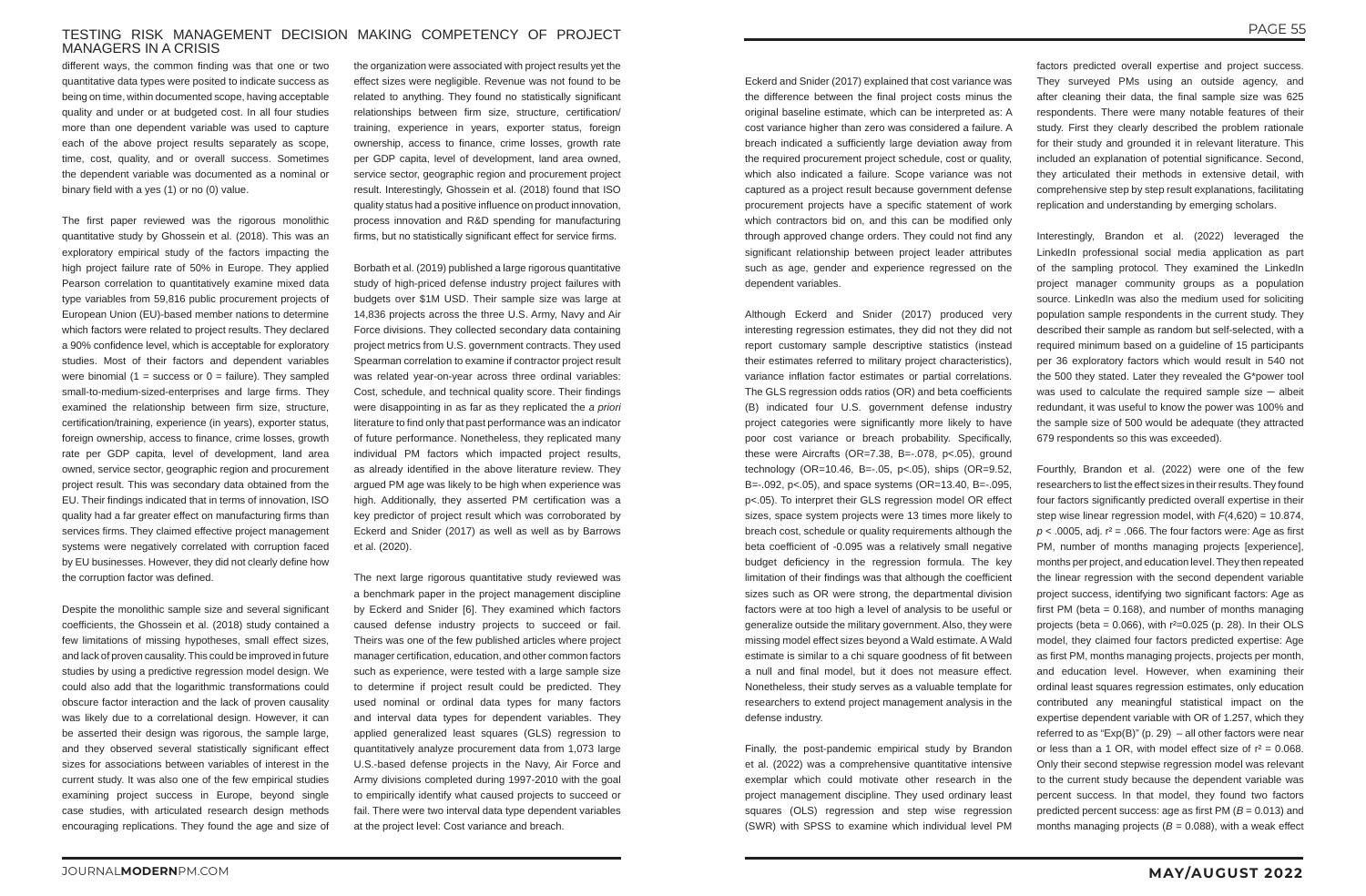## TESTING RISK MANAGEMENT DECISION MAKING COMPETENCY OF PROJECT MANAGERS IN A CRISIS

size of 2.5% ( $r^2$  = 0.025). The months managing projects, although a small beta of +0.09 (rounded), indicated PMs with more experience achieved more success, noting the independent factors and dependent variable was selfreported. Likewise, the smaller beta of +0.01 (rounded) for age as first PM can be interpreted as younger PMs tend to have higher percent success, which does not make theoretical sense. They were two negative betas in the stepwise linear regression predicting expertise: Age as first PM ( $B = -0.084$ ) and months per project ( $B = -0.163$ ), with a model effect size of 6%. This contrasted with the positive beta of +0.01 for age as first PM to predict percent success. This could be interpreted as older PMs perceived they had more expertise but less percent success, which was puzzling. Nevertheless, age and years of experience clearly need to be included in the current study as factors. PM education is relevant to consider as it had the highest OR, although it predicted expertise but not percent success.

There were a few elements in the well-crafted study by Brandon et al. (2022) which could be improved for future replications. First the most frustrating aspect of their study was trying to read the 3 across page format! A single page display would be much easier for scholars to navigate. Second, their research design started as correlation with RQ1 "What is the relationship of the six experience factors and Overall Expertise" and RQ2 "What is the relationship of the six experience factors and Percent Success?" (Brandon et al., 2022). The hypotheses were relational tests but this transformed to a predictive model in the results: "A stepwise regression was run to predict Overall Expertise from six factors based on self-reported experience factor" (Brandon et al., 2022).

Brandon et al. (2022) sometimes wrote in difficult to understand nomenclature. The iterative data cleaning was verbose, decreasing the sample size several times from 679 down to 625 as they proceeded through outlier and residual analysis over several pages. The data cleaning was important to mention but the excessive details could have been left out with no adverse implications. More than one anthropomorphism error was noticed  $-$  this occurred when they attributed their actions or findings to external researchers, for example "data were analyzed for reliability and for statistical test assumption compliance for stepwise linear regression (Laerd, 2015a) and ordinal logistic regression (Laerd,2015b)" (Brandon et al., 2022). Anthropomorphism errors could have been easily avoided by not citing a source when describing what was done within their study. A fourth concern was most of the

literature review did not seem related to their independent factors (e.g., risk management, self-efficacy) or dependent variables, unless there was another theoretical perspective missed in our review.

Brandon et al. (2022) stated 36 factors were available but only 6 indicators were mentioned. Projects per month, months per project, months managing projects, education, age when first PM, and expertise were the 6 variables. This raises the fifth point being there was no explanation how the 2 dependent variables were formulated (e.g., data types, value ranges). It was unclear how did they captured or calculated the 'percent success' dependent variable. Also, there were no descriptive statistics showing either the sample demographics or estimates of the factors and dependent variables. The results cannot be reliably generalized without sample descriptive estimates. A sixth design issue to consider in the future was that some of the independent factors were more likely dependent variables referring to the same point in time as project results, or were inversely interrelated, and would therefore create variance inflation, namely projects per month and months per project. It did not seem rational to capture age when first PM but perhaps this was done to improve objectivity instead of asking for years of experience. This relates to the seventh idea, that instead of within group analysis using multiple OLS and stepwise regression models separately on a single dependent variable, a multivariate MANOVA or Friedman between groups technique could be applied to compare project results dependent variables across the independent factor levels, which would incorporate all estimates and standard error in one model.

Finally, Brandon et al. (2022) claimed the correlation effect size of "Overall Expertise ( $R2 = 0.874$  and  $0.963$ ) ... were very weak effect sizes" (Brandon et al., 2022). Those were not weak effect sizes. However, for the expertise dependent variable, the effect size of the stepwise linear regression model was 6% and 7% for the ordinal linear regression (p. 28). Those large effect sizes of 87% and 95% would be statistically impossible in any of their regression models. Did this refer to an unreported 36 factor model or average bivariate correlations of the 6 reported factors? Nonetheless, their paper provides an excellent PM research design model for new scholars if the above points are properly addressed.

#### **2.2 Common Factor Hypotheses Formulation**

Based on *a priori* literature (Barrows et al., 2020; Borbath et al., 2019; Brandon et al., 2022; Eckerd & Snider, 2017;

Ghossein et al., 2018; Hughes et al., 2017; Pace, 2019), it became clear that certain individual level PM factors were common place predictors of project results across all empirical studies. Only one study specifically tested expertise or competency as a project result (Brandon et al., 2022), while most other researchers integrated competency into independent factors such as certification or experience (Barrows et al., 2020; Borbath et al., 2019; Eckerd & Snider, 2017; Pace, 2019). Certification was posited to be related to project result in several studies (Barrows et al., 2020; Borbath et al., 2019; Eckerd & Snider, 2017; Pace, 2019). Given the common testing of competency and certification to predict project result, it makes sense to capture those two factors in the current study, if only to remain comparable to extant literature. Experience and certification are easily captured as a self-reported PM attributes, but competency may be difficult to objectively capture as a perception. The consensus from the recent literature identifying the most important PM individual level of analysis to predict project result were: PM age, gender, years of experience, education, competency (expertise) and certification. The following positive correlation hypotheses were developed to answer some aspects of the RQ.

H1a: PM age is related to good project results; H1b: PM gender is related to good project results; H1c: PM certification is related to good project results; H1d: PM education is related to good project results; H1e: PM experience is related to good project results; H1f: PM competency is related to good project results.

#### **2.3 Risk Management Decision Making in Projects**

The above literature review identified potential individual level PM attributes including demographics, education, experience, and certification, which were thought to impact project result. Organizational level factors may also impact project result, but the scope of the current study was on the individual level of analysis. However, in a controlled experiment, the organizational level and other contextual factors must be accounted for in some manner, which will be addressed in a later section. An important individual level factor of interest for the current study was how PM risk management decision making competency impacts project result.

The concept of risk management decision making in projects was introduced by Doug Barlow in 1963 (McShane, 2018; Raftery, 1994). His version adopted the economic cost of risk theory from the finance discipline while adding concepts for risk avoidance, risk mitigation, and risk retention (McShane, 2018). Risks were classified

into four major categories, namely, hazard, financial, operational, and strategic risks (Callahan & Soileau, 2017). A crucial point in mitigation after a risk event was achieving the effective balance between risk retention (continuing projects such as through approved change orders) as contrasted with risk avoidance (cancelling projects or transferring responsibility to subcontractors or insurance companies).

The Committee of Sponsoring Organizations of the Treadway Commission in 2004 CSOTC (2017) documented new perspectives for risk management decision making. CSOTC was an accounting-oriented consortium who emphasized strategy and performance variables with a strong emphasis on organizational culture including risk avoidance (Prewett & Terry, 2018) and reputation management (Bohnert et al., 2019). Interestingly, risk avoidance and reputation management refer to individual behavior in psychology (Conner et al., 2013), well beyond accounting nomenclature. Other variables in their framework included downside side risks associated with disaster planning insurance and hedging activities while upside risks were focused on business strategy adjustment and reserve capital development (Callahan & Soileau, 2017). The project management discipline borrowed these theories (Goodwin & Strang, 2012) and many researchers have integrated these concepts into other professions or topics (Korstanje et al., 2020). The key initial point of failure is at the individual PM risk management decision making stage since the PM must first formally identify a risk and then make the critical decision or a recommendation that a project ought to be continued or terminated. This warrants a deeper look into the individual risk management decision making theories and models.

There are individual cognitive and psychological dimensions at play during risk management decision making such as bias (Conner et al., 2013). Although individual level risk models have been applied in several contexts, there was limited literature on examining the cognitive dimensions of PM risk management decision making in the context of a project failure. It is generally accepted in psychology that complex decision making, such as terminating a failing project, cannot be taught solely during training or certification, nor can these competencies be articulated in organizational procedures due to the required tacit knowledge such as perceptual skills, pattern repertoires, rich mental models, and sense-making (Klein et al., 2016). Therefore, bias may be a cognitive predictor of project failure. It is difficult to measure cognitive decision making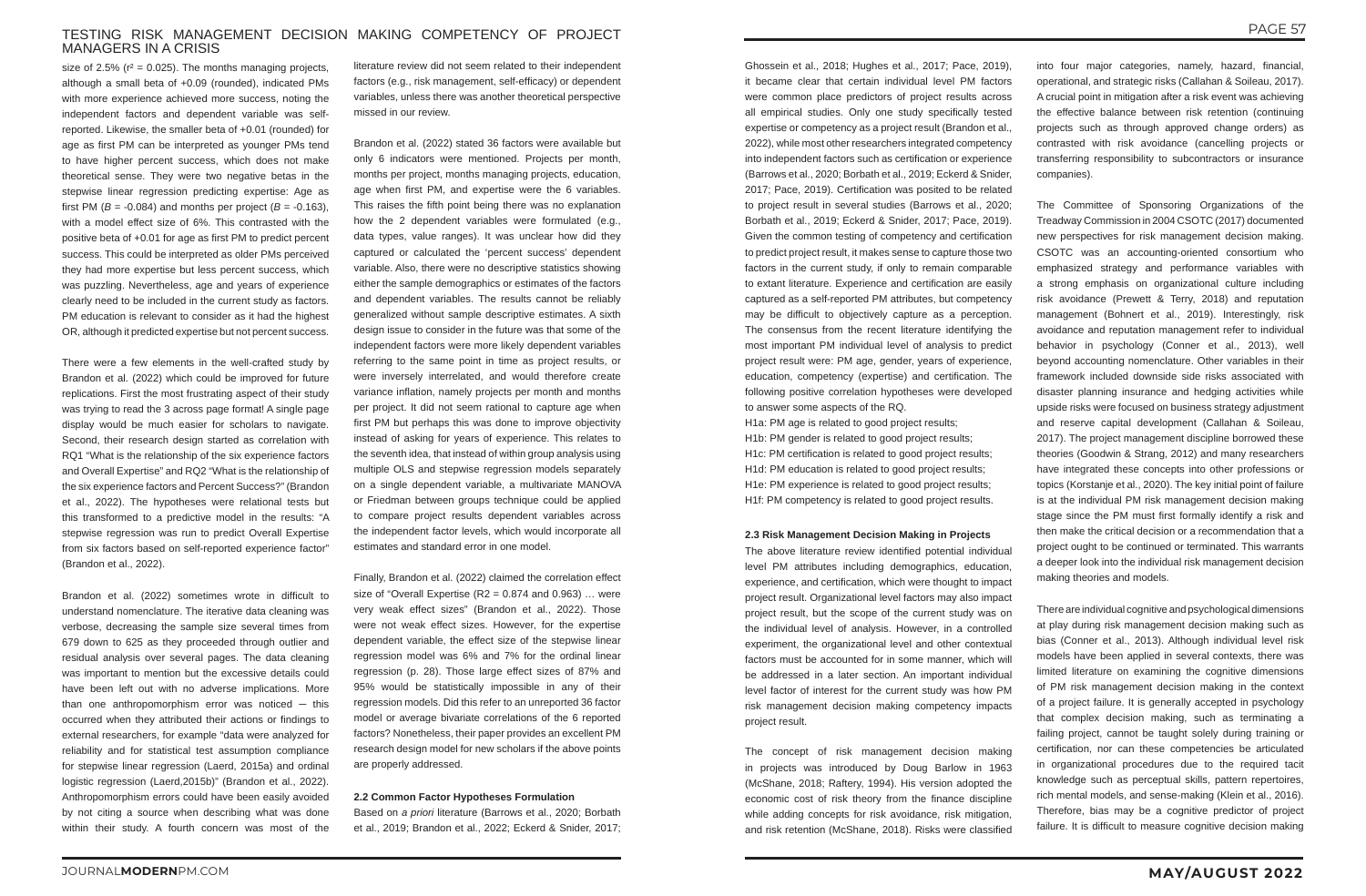## TESTING RISK MANAGEMENT DECISION MAKING COMPETENCY OF PROJECT MANAGERS IN A CRISIS

in a failed project because PM bias is tacit and memories fade when accessed beyond the point of failure. Another approach would be needed to determine if hidden PM decision making factors like bias could be the reason half of all projects fail.

The individual level decision making theories and models could be grouped into three major themes, each with many theories or models. Cognitive models, the largest group, describe the mental or emotional factors and processes people use to make decisions. Most of these originate in the psychology discipline and there are numerous replications with authors putting their own terms on models which are theoretically unchanged from years ago. Popular cognitive models studied in management contexts have included bounded rationality, rational (economic) model, incremental (trial and error), garbage can model, prospect theory, and recognition-primed decision theory. The second group, attribute models, could be used to describe the family of individual decision-making concepts where physical traits, skills, competencies, knowledge, and or personality describe PM decision making. This may include individual differences, leadership theories, experience, education, culture and so on.

The third group, structured or enterprise models, cover organizational operating procedures or other deliberate processes, requiring the PM to execute specific steps and then evaluate the data to make a decision which may call for escalation to a higher authority to determine the ultimate course of action (Elbanna & Child, 2007). These theories include the political view model, program model, Lean Sigma/DMAIC quality assurance/quality control, agency theory and the garbage can model. The multiple perspectives concept seems to fit this third category, by combining ideas from both of the above, but in an organizational context, such as leadership attributes and the rational model of decision making. All models implicitly or explicitly include bias discussed above, but the advantage of models is they are more operational for instrumentation in experiments since the factor relationships are a priori, they can be measured. In the current study we are focused on cognitive bias aspects of the PM because we are using an experiment to control for the organizational factors found in structured model and we are measuring the relevant physical level attributes. Therefore, we can concentrate on cognitive bias concepts of risk management decision making.

The cognitive bias perspective of individual decision

making refers to emotional or thinking processes for solving complex problems in projects beyond ordinary business as usual activities or standard operating procedures. For example, deciding what to do when an experienced team member dies or a supplier fails to deliver critical resources before a major milestone. A natural or manmade disaster or similar crisis would constitute a relevant complex risk management decision making scenario. By contrast, underperforming resources or scope creep could be classified as business-as-usual activities for an experienced PM.

Effective decision making during stressful risk events like a crisis or disaster requires tacit cognitive competencies which cannot easily be learned such as perceptual skills, pattern repertoires, rich mental models, and sense-making skills (Klein et al., 2016). On the other hand, Klein et al. (2016) argued that some decision-making skills can be taught, such as adopting a macro-cognitive problem-solving mindset, recognizing subtle cues of boundary criteria in a crisis to trigger abandonment of an inevitable failure. A critical finding was that bias affects decision making, such as heuristics, herding, and prospects, which could result in irrational choices even when all relevant information is available (Goyal et al., 2021).

Heuristic bias refers to the reliance on mental shortcuts in decision-making. These heuristics include overconfidence, representativeness, and anchoring (Goyal et al., 2021). Overconfidence is considered the most significant and dominant of all the biases even when others are present (Goyal et al., 2021). Overconfidence refers to the tendency of the decision-makers to believe that they are better than what they are, or that their decision will be the best (Goyal et al., 2021). Some of the factors contributing to overconfidence include the individuals' age and organization variables (Goyal et al., 2021).

Unrealistic optimism bias means a PM tends to overestimate the positivism of the future while representativeness refers to the overreliance on stereotypes influencing their decisionmaking (Jordão et al., 2020). For instance, some investors may consider the past returns of a firm to represent the future performance of a firm, which can lead to investors making erroneous decisions based on a heuristic that is not essentially valid in an investment scenario. Optimism bias is responsible for failures in setting deadlines and in cost-benefit analysis (Goyal et al., 2021). The anchoring bias is the tendency for decision makers' judgments to be influenced by the opinions or initial information (Jordão et

al., 2020). Anchoring relies on reference points created by decision-makers to assist them in the decision-making process including ego or personal gain (Goyal et al., 2021). Age and gender were among the demographic factors that impacted the anchoring heuristic, with women and older age groups tending to have a higher degree of reliance on anchors (Goyal et al., 2021). Therefore, it is wise to capture demographic factors including gender, age and experience for control in an experiment because if they were related to project failure then bias could be considered redundant in the model (due to physical PM attributes predicting project failure).

Prospect theory (PT) was one of the most significant models developed for risk decision-making and it leverages many cognitive bias concepts discussed above which can be assessed in experiments (Kahneman & Tversky, 1979; Tapas & Pillai, 2021). PT leverages loss aversion theory, whereby investors tend to be risk-averse when it comes to gains but risk-seeking when presented with potential losses (Tapas & Pillai, 2021). In this theory, risk decisionmaking is viewed as a choice between value prospects or gambles based on risk-seeking or risk-averse behavior informed by loss aversion, reference points, and decision weights (Kahneman & Tversky, 1979). Tversky and Kahneman (1992) proposed cumulative prospect theory (CPT), extending the expected utility model of PT (EPT) by applying the cumulative function separately to gains and losses. In the extended PT model, individuals may claim to be logical decision-makers, but they are susceptible to cognitive biases and overlook logical choices - when presented with a choice, an investor tends to choose the one presented in terms of potential gains (Kahneman & Tversky, 1979). Some elements of EPT could be ideal for explaining individual risk management decision making in troubled projects because one of the factors in the framing process is clearly experience, while the prospect valuation process likely involves personal bias. The personal bias could be that a PM will want to maintain a good reputation, earn more income, recognition, social acceptance, and so on.

#### **2.4 Risk Management Hypotheses Formulation**

In the current experiment we argue it is reasonable that a competent and certified PM would cancel a failing project. We also posit competence and certification could go hand in hand meaning both would be present in successful PMs. Therefore, we believe the reason half of all projects are failing is due to bias impacting the PM risk management decision making process. It is argued personal bias could

impact the PM's decision more than merely technical competence, even to the extent that a doomed project may be continued solely due to personal bias. The concepts of value prospects along with ego/overconfidence bias are argued to be the most plausible hidden factors impacting an experienced, competent PM. The is because a PM is chosen due to previous project successes, which means they would have realized economic gain as well as recognition, so it is argued a PM will be influenced by emotional ego and economic gain prospects when making a complex decision. It is less plausible that a PM would be risk avoidant since most projects have inherent internal risk and unknown external risks. Additionally, risk management is a PM function intended to manage risks. Thus, it is posited that PT and EPT would be unlikely to function as a model, although some of their underlying bias concepts would likely prevail. While it may be possible other bias would influence a risk management decision making, it is argued they would be over shadowed, subsumed or could be measured by economic prospect bias indicators.

Finally, the bias factor must be operationalized. Since there were no published experiments examining bias in successful or failed projects, we can consider how bias has been tested in psychology. Most often bias was presented as a monetary gain or loss (Kahneman & Tversky, 1979). We could reasonably assume a gain would encompass economic and emotional gains while a loss would result in economic and emotional losses. Thus, we could create a rudimentary composite factor representing bias as an economic incentive with project success implications compared to a lack of bias as no economic incentive without implied project success. The PI could not explicitly state failure as a condition or consequence in the experiment because that would have created a negative bias since it is unlikely any experienced PM would willingly associate with a failed project even in a study. Thus, bias must be captured inherently in the treatment. A placebo or no bias condition would also be needed as a comparison. In order to answer the RQ, the implied project result is whether to cancel a failing project during a crisis. The following comparative hypotheses, contrasting certified versus not certified PMs, and competent versus not competent PMs, were created. These will be operationalized in the methods section since the outcome variable will be measured in the experiment.

H2a: Certified PM's are more likely to cancel a failing project without bias (basic decision);

H2b: Competent PM's are more likely to cancel a failing project without bias (basic decision).

H2c: Certified PM's are more likely to cancel a failing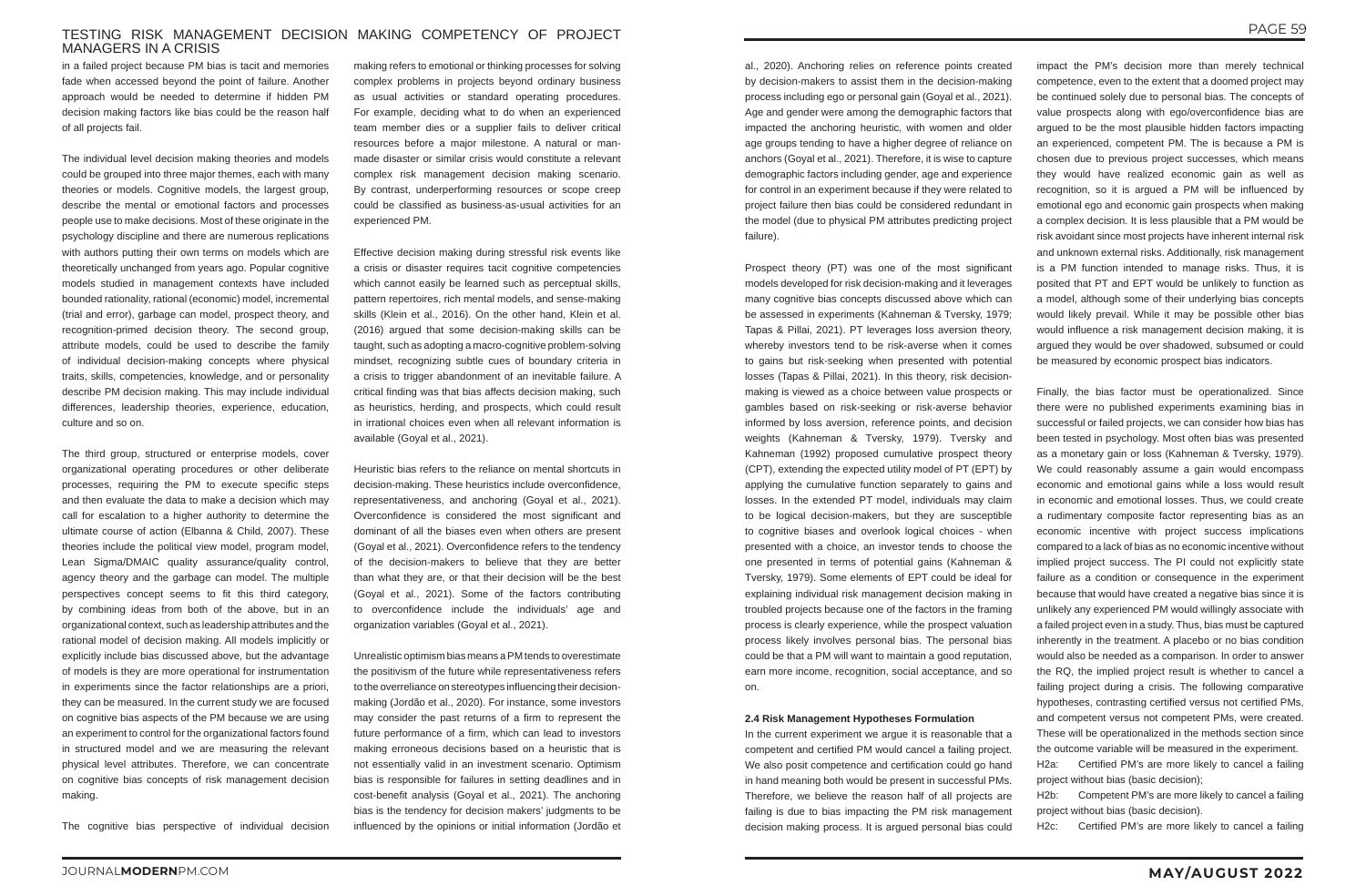# TESTING RISK MANAGEMENT DECISION MAKING COMPETENCY OF PROJECT MANAGERS IN A CRISIS

project with bias (biased decision); H2d: Competent PM's are more likely to cancel a failing project with bias (biased decision).

### **3. METHODS**

#### **3.1 Research Design and Analytical Approach**

A post-positive ideology was applied by the researchers because the RQ was deductive, data-driven and predictive in nature. The confidence level was set at 95%. Since this was an exploratory experiment, an 80% power level was desired. Means, standard deviations (SD) and ranges were calculated for continuous data types. Frequencies, percentages, ranges and median or mode (if needed) were reported for the other data types. Nonparametric correlations as well as repeated measures tests with posthoc comparisons were used to evaluate the hypotheses. Normality tests were conducted for each technique as needed. Repeated measures ANOVA and MANOVA with post-hoc tests were applied, as elaborated upon below.

A pragmatic ideology was also applied to the literature review, using the Preferred Reporting Items for Systematic Reviews and Meta-Analyses (PRISMA) technique. The authors applied PRISMA by continually eliminating articles in the search results if they were not empirical and related to project results/performance. Excel was used to weight each article and sort the higher priority papers, to provide the final short list for discussion in the current paper. Many papers were eliminated due to fatally flawed research designs, failure to report effect sizes, or other serious impediments, namely the project management association journals. For statistical analysis, R-Studio, Dataiku DSS, SPSS, and Tableau software were utilized.

This was a repeated measures experimental design because all participants were given all treatments, the competency test and both experimental conditions. A repeated measures-controlled experiment at a single point in time is considered one of the strongest scientific empirical research designs to test human behavior. The reason a repeated measures-controlled experiment is robust is that any variable not observed or captured in some manner is controlled by making it static and known to participants. Additionally, every participant received all treatments in the same sequence with identical controls. Individual differences remain the only varying factors with everything else controlled, thereby eliminating isolated subgroup interaction between specific conditions and individuals. However, the current study was limited to a

quasi-experiment since it was conducted asynchronously online (not in a lab) yet it was confidential, the duration was one week, participants were randomly selected and they had no contact with one another. It was also possible that lingering sentiments after the first treatment may have cognitively impacted the second treatment, since it was a repeated measures design by purpose.

All *a priori* global and organizational level factors were controlled including firm size, revenue, industry type, quality registration, process maturity, standard operating procedures, project/team context and the risk events. The independent factors were captured, namely: PM certification, PM education level, PM age, PM gender, and PM years of experience. PM competency was a continuous ratio data type calculated from a test. The dependent variables formed in the experiment represented the decision to cancel a failing project, a ratio data type (1 to 5), with higher values meaning a good decision - to cancel. A sliding scale was used to capture whole numbers with decimals. The treatments consisted of a basic risk management decision with no incentives while the biased risk management decision was configured with an incentive to capture ulterior motive bias.

#### **3.2 Ethics, Participants and Data Collection**

The first author was the principal investigator (PI). The PI was a licensed practicing PM in a global multinational company, a part-time visiting professor at different universities, a certified research professional, and approved by the Collaborative Institutional Training Initiative for conducting social science research with human participants. The PI conducted the initial literature review, and wrote the first paper draft. The PI designed the experiment and received approval form the internal research control board (ICRB) at his employer noting there was low risk anticipated as the sample was not a protected group and there were no adverse outcomes anticipated. The PI executed the experiment online after ICRB approval. The secondary author conducted an extensive secondary literature review, and collaborated with revising the paper. The second author was also a licensed PM and a professor of computer science. He presented the research design and a preliminary paper to peers for constructive feedback at the 15th IADIS International Conference of Information Systems, March 12-14, in Lisbon Portugal. The authors reported no conflicts of interest. No additional external funding was received for this study.

Initially, the PI randomly identified candidates for the

experiment from the global population of approximately 23,000 professional-level PMs in a relevant LinkedIn group citing PM in their profile. This was believed to be the global population of interest but from a brief demographic analysis admittedly it contained mostly U.S.-based PMs. In fact, all respondents were based in the U.S., which somewhat limited the generalization. A sample size was not as critical an issue in a controlled repeated measure experiment as long as at least the sub group size was 5 or higher (which it was). In a repeated measures experiment, all participants receive every treatment. Since PM experience and certification were proven to impact project result, a minimum of 5 years of experience was used as a purposive sampling criterion and an attempt was made to include roughly a balance of certified versus uncertified PM's in the sample. Subsequently, the PI developed a short list of 16 qualified participants, which was expanded to 24 after a second round of solicitations. Participants were invited using a private email describing the brief online experiment as a safe beneficial research project with a token payment up to \$40 depending on answers to the experimental condition questions. A few brief screen questions were asked to apply the sampling criterion. Thus, the final sample size was 24 PMs.

#### **3.3 Measures and Procedures**

The experiment was created as a project brief document describing a large military software development initiative, with exactly 50% of the anticipated 12-month duration completed. Participants were given ethical disclosure and consented. They were told they would receive a minimum of \$10 and up to \$40 depending on performance in the experiment. Actually, after the experiment, all participants were given the same \$40 since the incentive scale was an illusion designed into the treatment. A project dashboard was displayed with metrics representing all the organizational and global factors to ensure there were no missing facts and that the contextual data would be identical for every participant. There was a statement highlighted in bolded font that any delays beyond 30 days must be presented to the gating committee for a project go/ no-go decision or instead the PM may issue a cancellation notice. Below the dashboard, participants were informed a risk event had just been detected and they the PM needed to make a decision. Participants were told the coronavirus COVID-19 pandemic was now impacting the team because apparently someone had tested positive.

This first activity was a competency test to determine how accurately the PM could calculate the risk impact on the

project. The risk event was that 1 of 2 senior programmers who were to create the online security frontend (not yet started) suddenly died due to COVID-19. The security program had the projected 5-week 30-day duration (60 effort days of 2 people) and was on the critical path to start now. There were no similar resources currently available on the team so now only 1 programmer was available. Participants were given a short open-book style test, allowing 30 minutes to complete it, to determine their competency in calculating standard deviation risk on this revised activity. They were told it was permissible to use books, notes or programs if needed but to do the work themself. Participants were told to help mitigate this COVID-19 risk event by providing a new estimate for programming that module by using the PERT technique with standard deviation to quantify this risk. They were given the estimates from a focus group of experienced team members: Their most likely effort for 1 programmer operating in isolation was 30 person days, an optimistic time was 12 days but the pessimistic value was 60 days. Participants were asked for the expected effort in days under this risk and allowed 10 tries to get the correct answer of 32; the maximum score was 10, reduced by 1 point for each invalid answer. Participants were not given the answer or their accuracy - to reduce bias. In addition to the ratio data type, a binary competency field was created as 0<60% or 1 for pass.

The first treatment was a no-incentive condition to see if the participant would terminate the project when they ought to due to the severity of the risk and according to the mandate above. In order to make it clear that a severe risk event had occurred which ought to stop the project, participants were told that suddenly the second programmer also died of COVID-19. Participants were told to save time the system automatically recalculated all project activity effort estimates. Participants were shown the project dashboard with the bolded estimate of an additional 64 days effort would be needed. The dashboard contained the same bolded statement as before that any delays beyond 30 days must be presented to the gating committee for a go/ no-go decision. Participants were told they could keep the project going, apply their competency by creatively working with the team to find ways to meet the original schedule with less than a 30-day delay – OR – they could raise a project cancellation notice to the gating committee and wait on the bench for a new project to be assigned. Participants were told there were more questions but first they were asked their likelihood to issue the cancellation notice. They were given a sliding 1-5 ratio scale with a decimal, using these prompt headings: 1=strongly disagree (don't cancel),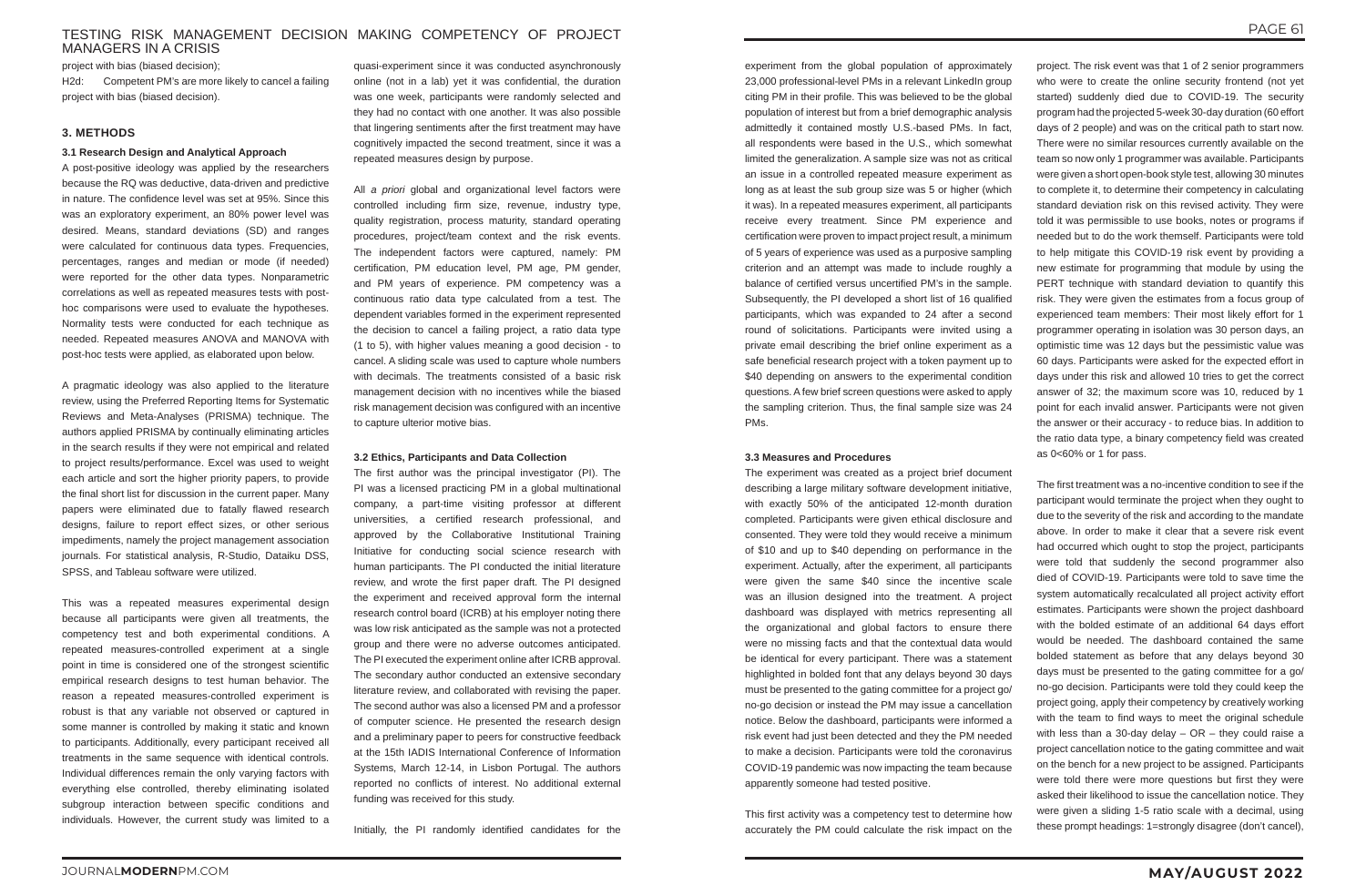## TESTING RISK MANAGEMENT DECISION MAKING COMPETENCY OF PROJECT MANAGERS IN A CRISIS

2=disagree (don't cancel), 3=undecided, 4=agree cancel, 5=strongly agree cancel. Any continuous number between 1 and 5 would be stored according to the respondent's cursor movement on a visual sliding scale. Respondents were given 15 minutes to complete this exercise.

The second treatment was an incentive condition. Participants were told to consider their previous answer void (never happened). Participants were asked to reconsider mitigating the risk event above, due to new information becoming available. They were told one of the marketing directors, a key stakeholder in a different division, offered to increase the PM salary by a 400% bonus if they did not cancel the project. The marketing director suggested the PM could fast-track the hiring of several cheap but talented computer science students under the radar to program the security model in the original budget without having to delay the project beyond 30 days.

To make the experiment feel realistic, participants were deceptively told they would get \$40 instead of the \$10 in this experiment if they did not cancel. Now, with a 400% incentive, participants were asked the same question as above with the same ordinal scales. They were given 15 minutes to complete this question. Note participants were actually given the full reward at the end of the experiment so everyone received the same payment regardless of their performance. Participants were then asked for their demographic data to capture important individual PM factors. Age and years of experience were stored in the database as ratio data types. Gender was indicated as 0=female, 1=male. The highest education level was recorded as an interval data type using these scales: 1=school only, 2=associate, 3=bachelor, 4=master, 5=doctorate. PM certification was created as a binary field, 1=yes, 0=no.

The last experimental treatment was arranged to force the PM to choose between a personal value prospect gain including implied reputation/emotional gain, versus no gain, following documented risk management procedures of issuing the cancellation notice since the project would clearly be delayed more than 30 days. It was understood in the PM profession that cancelling a project is not a desirable outcome, even if there would be no value prospect loss. After the experiment, each participant was debriefed by the PI, to arrange payment of the full amount regardless of their experimental performance, to ensure they were satisfied, as well as to document their perceptions and insights.

#### **4. RESULTS AND DISCUSSION**

#### **4.1 Preliminary Analysis of Experimental Data**

There was no experimental sample mortality or respondent attrition since all 24 participants completed the experiment confidentially and answered all questions in the same timeframe of 1 week without knowledge of one another. There was no data cleaning needed but the experiment was controlled – only allowable ranges of responses were accepted. However, the PM demographics were checked for outliers, such as age, experience, certification, education level, and gender with no outliers. For example, an age below 20, only high school education level, or years of experience above 40, would be suspicious for a PM in this sample. Note also that social desirability and other survey response faking red flag questions were not asked because this was a controlled experiment with an incentive ─ motivation was inherent due to the incentives and lying would actually be an acceptable response outcome to theoretically indicate a poor risk management decision.

The important descriptive statistics including means (M), standard deviation (SD) and Spearman correlations are listed in table 1. The mean age was  $42.5$  (*SD* = 8.3), ranging from 29 to 59. Most respondents (71%) were male. The average years of experience was 11 (*SD* = 4.3), which ranged from 5 to 21. All participants had at least a bachelor degree and this was the most common (minimum  $= 3$ , median  $=$  3 and mode  $=$  3), while a few had a master and one had a doctorate. Approximately half (50%) claimed to be certified. Slightly less than half of participants passed the competency test with a score of 60 or higher (*M* = 55%, *SD* = 31%). This was roughly the same as the global project failure rate cited earlier.

Shapiro-Wilk (SW) tests were conducted to check for multivariate normality of the measured variables. The results indicated competency was normally distributed with SW =  $0.92$  ( $p = .058$ ), but the dependent variables were not: Basic decision (SW =  $0.784$ ,  $p < .001$ ), and biased decision (SW =  $0.882$ ,  $p = .009$ ). The SW results indicate caution must be observed when using certain statistical techniques with the dependent variables. Competency was transformed to facilitate ANOVA and MANOVA group comparisons. A new variable competent was calculated to indicate a 1 if the respondent had a score of 60 or higher and 0 otherwise.

#### **4.2 First Set of Hypothesis Test Results**

Correlation tests were used to test most of the hypotheses.

Additionally, since the variable types ranged from categorical to ratio, the nonparametric Spearman correlation was selected to test the relationship hypotheses. The correlation estimates are listed in table 1, with significant coefficients flagged with \*. These results are critically analyzed below.

The first desirable observation from table 1 was very few significant correlations between the independent PM factors (age, gender, experience, education and certification), with exception to age and experience. This was a desired result because it showed the independent factors were not likely going to interfere with one another as mediators of the dependent variables. The *a priori* literature suggested age would often be positively correlated with experience because older PMs have more experience, which was the finding in the current study ( $rho = 0.758$ ,  $p < .001$ ). There was also a significant small bivariate correlation between gender and education (*rho* = -0.44, *p* < .05) which we could interpret as females in the sample had a slightly higher education level.

Another desirable result in table 1 was age was not related to risk management decision making in the basic condition  $(rho = 0.323, p > .05)$  but the opposite occurred for the bias treatment ( $rho = 0.538$ ,  $p < .01$ ). Due to this we cannot fully accept the hypothesis H1a: PM age is related to project result because age was related to the biased decision. Perhaps older PMs had significant insight which came to play when making a biased risk management decision in a crisis as contrasted with a basic no incentive business-asusual situation.

Gender was not related to risk management decision making (*rho* = -0.153, *p* > .05 and *rho* = -0.246, *p* > .05). This finding does not support hypothesis H1b: PM gender is related to project result, so it was rejected. However, certification was related to risk management decision making (*rho* = 0.549, *p* < .01 and *rho* = 0.712, *p* < .001). This finding supports hypothesis H1c: PM certification is related to project result so it was accepted. This indicates PMs who were certified generally made better risk management decisions in the basic and biased conditions.

Education was not related to project result (*rho* = 0.052, *p* > .05, *rho* = 0.017, *p* > .05) for either risk management decision. Therefore, H1d: PM education is related to project result was rejected. Likewise, experience was not related to project result (*rho* = 0.226, *p* > .05, *rho* = 0.376, *p* > .05). We therefore rejected hypothesis H1e: PM experience is related to project result.

Competency was significantly related to both risk management decisions (*rho* = 0.680, *p* < .001 and *rho* = 0.681, *p* < .001), which was a desirable finding. Based on that result we accepted hypothesis H1f: PM competency is related to project result. We also noticed a nonhypothesized significant correlation between certification and competency (*rho* = 0.688,  $p$  < 0.001). This suggests PMs who were certified were also more competent at least based on the single question test we gave them during the experiment. Caution should be used to assume this single test was a comprehensive indicator of competency as it was a cursory validation for experimental purposes.

There were interesting correlation results between the two dependent variables for the risk management decision making scenarios. This will not answer the second set of hypotheses but it can illustrate if the respondent's behavior in the basic and bias conditions were similar. The correlation was significant between the basic and biased risk management decision making (*rho* = 0.610, *p* < .001) which portrays a moderate consistency in the respondent's behavior across both treatments. We can summarize the first set of hypotheses as being only certification and competency had significant impacts on risk management decision making. Therefore, only those two factors will be tested further.

## **4.3 Second Set of Hypothesis Test Results**

In order to answer the second set of hypotheses, a multivariate comparative test was needed was each hypothesis referred testing the risk management decision making behavior of subgroups of respondents and there were two dependent variables representing the experimental conditions  $-$  the basic and biased project decision result in a crisis. Since there were two independent factors representing the certification and competency subgroups as well as two dependent variables (the two conditions basic and biased), this required a MANOVA. The objective was to test if each subgroup (certified or not certified as well as competent or not competent) correctly cancelled the failing project, in order to answer the RQ and second set of hypotheses. As noted earlier, the experiment was configured to represent a failing project which according to the displayed standard operating procedures and organizational policy, it must be cancelled. The biased treatments represented artificial lures to persuade the PM to make an incorrect decision if more money was offered and the prospect of continuing the project seemed possible.

First a Shapiro-Wilk test for multivariate normality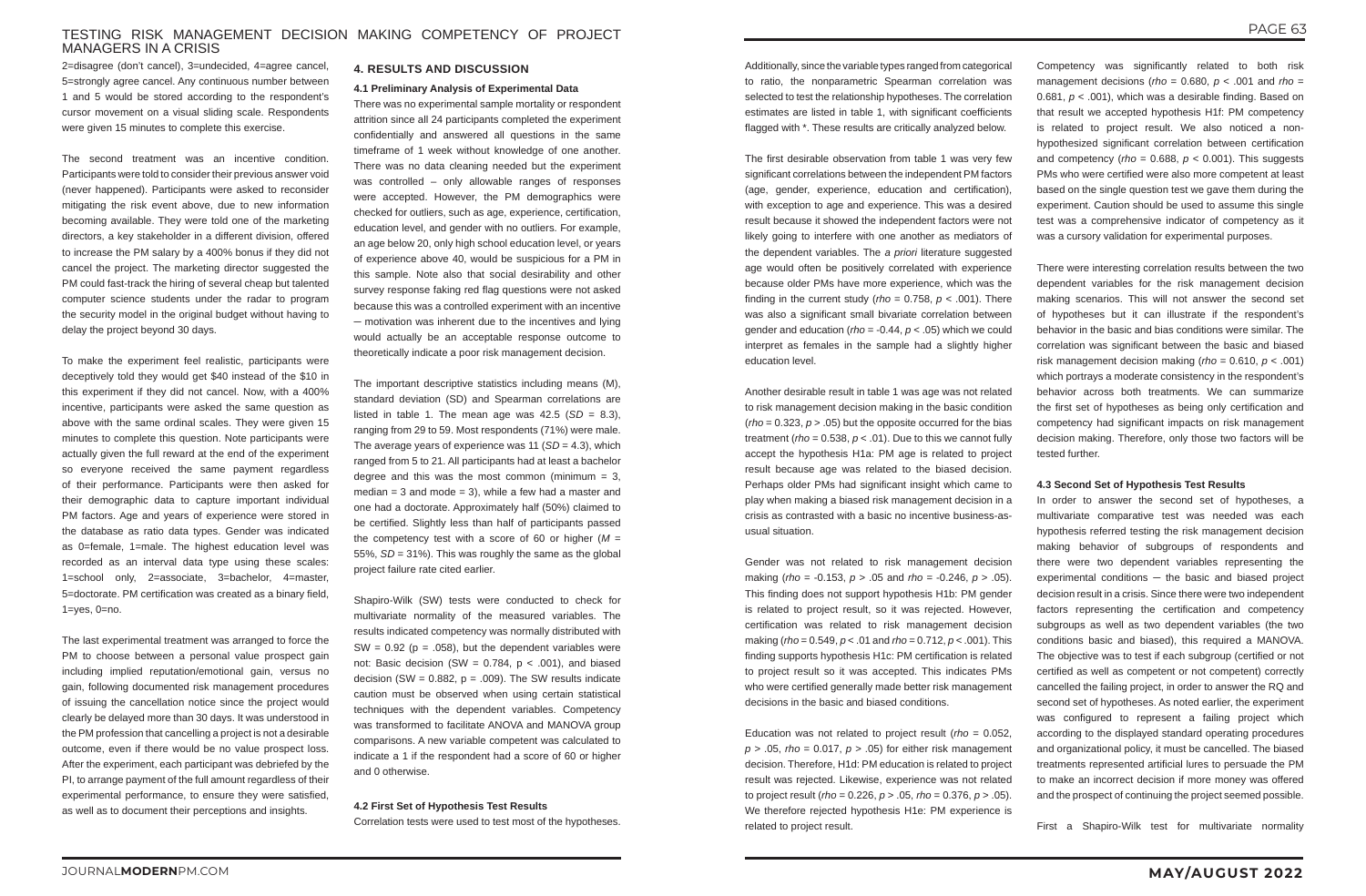## TESTING RISK MANAGEMENT DECISION MAKING COMPETENCY OF PROJECT MANAGERS IN A CRISIS

was conducted, which was to ensure the assumption of normality was met for MANVOVA, otherwise a nonparametric Friedman's MANOVA must be utilized. This was different than the univariate SW test performed earlier because all of the factors and both of the dependent variables were included this time. The result was favorable with  $SW = 0.927$ ,  $(p = 0.082)$ . Next the MANOVA was run with the key estimates presented in table 2. The DF column refers to degrees of freedom, the *F* is the approximate *F-test* estimate, the *Pillai* is the multivariate *Pillai* trace significance test result (which is somewhat similar to a *t-test* but in a multivariate context). The numerator (num.) *DF,* and denominator (den.) *DF*, for the Piallai trace test is listed, followed by the *p*-value.

The MANOVA results in table 2 were desirable because there were significant differences between both subgroups of respondents, for certified and competent, in terms of their making the correct risk management decision in both experimental conditions. Certified versus not certified respondents were significantly different in their risk management decision across both dependent variables (*F* (Bohnert et al., 2019; Pace, 2019) = 17.824, *Pillai* (Ghossein et al., 2018; Prewett & Terry, 2018) = 0.652, *p* <

.001). The risk management decisions for the failing project of respondents who passed the competency test were significantly different that those who did not (*F* (Bohnert et al., 2019; Pace, 2019) = 3.723, *Pillai* (Ghossein et al., 2018; Prewett & Terry, 2018) = 0.282, *p* = .043). However, there was significant interaction between these 2 x 2 factorial experimental conditions, as observed by the certified \* competent terms tested in the MANOVA (*F* (Bohnert et al., 2019; Pace, 2019)= 11.465, *Pillai* (Ghossein et al., 2018; Prewett & Terry, 2018) = 0.547, *p* < .001). To further check this, a Box's M-test for homogeneity of the covariance matrices was executed, with a significant result  $(x^2)$  (Carlton & Peszynski, 2018) = 39.74, *p* < .001). This indicates there were some differences in the covariance correlation matrices, and considering the earlier significant SW test for the biased decision, the second dependent variable likely did not approximate a normal distribution. This was not a series impediment to the current study because this was a human behavior experiment with high complexity in a simulated crisis and considerable monetary persuasion in the last treatment so deviations in the second biased decision dependent variable was expected. However, additional tests were conducted to answer the second set of hypotheses.

> FIGURE 1: PM RISK MANAGEMENT DECISION MAKING ANALYSIS BY COMPETENCY AND CERTIFICATION **SUBGROUPS**

The parametric ANOVA repeated measures technique (or nonparametric Friedman's test when normalcy tests fail) was appropriate to answer the RQ and second set of hypotheses by determining which subgroups (competent and or certified) made the correct decision to cancel the failing project in the experiment. On a preliminary basis we confirmed the normalcy of the two dependent variables (the PM's decision to cancel a failing project on the 1-5 ratio scale with 5 being the best choice. The Levene test for equality of variances was significant for both dependent variables (*F* (Bohnert et al., 2019; Kurek et al., 2017) = *4.143, p =* 0.019, *F* (Bohnert et al., 2019; Kurek et al., 2017) = 6.387,  $p = .003$ ). This indicates the assumption of within group variance was violated, so as a precaution Friedman's test was run in parallel with ANOVA.

As noted above, since this was an experiment with

- considerable monetary persuasion treatments in a complex risk decision making, significant variance was expected within and between subgroups. The result of the Friedman test was as desired for the risk management decision to cancel the failing project (*x²* (Pace, 2019) = 6.000, Kendall's  $W = 0.805$ ,  $p = .014$ ). This indicated there were significant differences in making the correct risk management decision to cancel the failing project between the PM subgroups of competency and certification.
- The repeated measures ANOVA were executed to calculate the detailed subgroup partial coefficients and effects, with standard error captured across all factors and variables. The purpose was to answer the RQ and the second set of hypotheses. The results were very desirable in terms of supporting the second set of hypotheses. The key estimates are summarized in table 3. In table 3, the

#### TABLE 1: DESCRIPTIVE SAMPLE ESTIMATES AND SPEARMAN CORRELATION COEFFICIENTS

| <b>Variable</b>                             | <b>Mean</b> | Age      |       | <b>Gender</b> |          | <b>Experience</b> |  | <b>Education</b> |  | <b>Certified</b> |       | <b>Competent</b> |       | <b>Basic</b> |      |
|---------------------------------------------|-------------|----------|-------|---------------|----------|-------------------|--|------------------|--|------------------|-------|------------------|-------|--------------|------|
| Age                                         | 42.458      |          |       |               |          |                   |  |                  |  |                  |       |                  |       |              |      |
| Gender                                      | 0.708       | $-0.186$ |       |               |          |                   |  |                  |  |                  |       |                  |       |              |      |
| Experience                                  | 10.958      | 0.758    | $***$ | $-0.266$      |          |                   |  |                  |  |                  |       |                  |       |              |      |
| Education                                   | 3.375       | 0.288    |       | $-0.440$      | $^\star$ | 0.386             |  |                  |  |                  |       |                  |       |              |      |
| Certified                                   | 0.5         | 0.163    |       | $-0.092$      |          | 0.085             |  | $-0.030$         |  |                  |       |                  |       |              |      |
| Competent                                   | 5.458       | 0.390    |       | $-0.100$      |          | 0.249             |  | 0.166            |  | 0.688            | $***$ |                  |       |              |      |
| <b>Basic</b><br>Decision                    | 3.688       | 0.323    |       | $-0.153$      |          | 0.226             |  | 0.052            |  | 0.549            | $**$  | 0.680            | $***$ |              |      |
| <b>Biased</b><br>Decision                   | 2.891       | 0.538    | $**$  | $-0.246$      |          | 0.376             |  | 0.017            |  | 0.712            | $***$ | 0.681            | $***$ | 0.610        | $**$ |
| * $p < .05$ , ** $p < .01$ , *** $p < .001$ |             |          |       |               |          |                   |  |                  |  |                  |       |                  |       |              |      |

TABLE 2: MANOVA EXPERIMENTAL SUBGROUP COMPARISON OVERALL FACTOR ESTIMATES

| <b>Hypothesis groups</b> | DF |         | <b>Pillai</b> | Num. DF | Den. DF | D      |
|--------------------------|----|---------|---------------|---------|---------|--------|
| (Intercept)              |    | 186,309 | 0.951         |         | 19      | < .001 |
| Certified                |    | 17.824  | 0.652         |         | 19      | < .001 |
| Competent                |    | 3.723   | 0.282         |         | 19      | 0.043  |
| Certified * Competent    |    | 11.465  | 0.547         |         | 19      | < .001 |
| <b>Residuals</b>         | 20 |         |               |         |         |        |

| TABLE 3: REPEATED MEASURES ANOVA EXPERIMENTAL SUBGROUP DETAILED FACTOR ESTIMATES                                |           |              |                |        |            |                |  |  |
|-----------------------------------------------------------------------------------------------------------------|-----------|--------------|----------------|--------|------------|----------------|--|--|
| Within subjects effects (overall)                                                                               | <b>SS</b> | <b>DF</b>    | <b>Mean SS</b> | Е      | P          | $\mathsf{n}^2$ |  |  |
| Good decision                                                                                                   | 13.377    | 1            | 13.377         | 50.340 | $< .001 *$ | 0.160          |  |  |
| Residuals                                                                                                       | 5.315     | 20           | 0.266          |        |            |                |  |  |
| Between subjects effects                                                                                        |           |              |                |        |            |                |  |  |
| Competent                                                                                                       | 23.257    | 1            | 23.257         | 17.091 | $< 0.001*$ | 0.278          |  |  |
| Certified                                                                                                       | 5.629     | $\mathbf{1}$ | 5.629          | 4.137  | $0.055$ °  | 0.067          |  |  |
| Certified * Competent                                                                                           | 0.455     |              | 0.455          | 0.334  | 0.570      | 0.005          |  |  |
| Residuals                                                                                                       | 27.214    | 20           | 1.361          |        |            |                |  |  |
| * p < .05, ** p < .01, *** p < .001; SS = Type III SS; $\degree$ accepted as p < .05 in an exploratory context. |           |              |                |        |            |                |  |  |

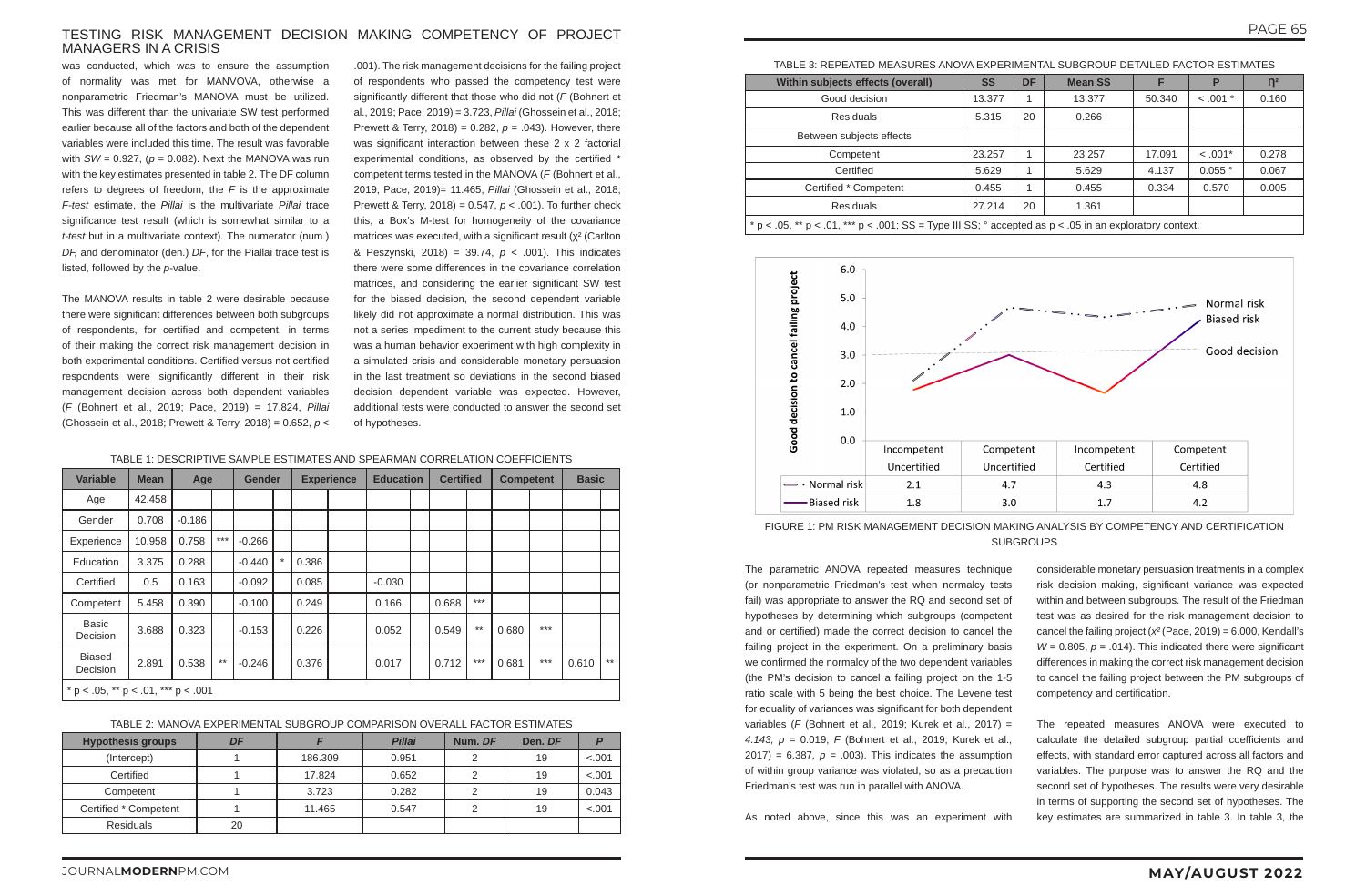# TESTING RISK MANAGEMENT DECISION MAKING COMPETENCY OF PROJECT MANAGERS IN A CRISIS

SS refers to sum of squares, and  $\Gamma$ <sup>2</sup> is an approximate factor partial effect size in a multivariate model. The other headings were explained earlier for table 2.

Overall, the results of the experiment were as hypothesized being that there were statistically significant differences in risk management decision making for a failing project and PM's with higher competence made better decisions, when all other known factors were controlled or accounted for. As shown in table 3 at the top, the risk management decision to correctly cancel the failing project (good decision) was significant (*F* (Bohnert et al., 2019; Pace, 2019) = 50.34, *p*  $\leq$  .001,  $\Gamma$ <sup>2</sup> = 0.16) having an approximate 16% effect size. This means there were significant differences but a posthoc test is required to confirm this, then the means must be examined to answer the second set of hypotheses to determine which subgroup performed better.

Another desirable result from table 3 was the overall interaction terms were insignificant. There was a small overall shared variation on the factors and dependent variables at approximately 6% which we accepted due to the exploratory nature of the experiment  $-$  this slight interaction was likely due to the repeated treatments, as respondents would have remembered the first treatment when making the second risk management condition. The between subjects' section of table 3 explains the comparisons. A certified respondent made a significantly different decision as compared to a PM who was not (certified *F* [1,20] = 17.091,  $p < .001$ ,  $\Gamma$ <sup>2</sup> = 0.278) with an approximate 28% factor effect size. Similarly, a competent respondent made a significantly different decision as compared to one who failed the competency test (certified *F* (Bohnert et al., 2019; Pace, 2019) = 4.137, *p* < .001,  $\Gamma$ <sup>2</sup> = 0.278) with an approximate 7% factor effect size. Again, there were no significant interactions of the two independent factors on the dependent variables, which was more important to consider as compared to the earlier small shared variation.

An ANOVA post hoc subgroup analysis using pairwise t-tests confirmed the competent and certified groups made significantly different risk management decisions in the simulated project crisis (mean difference = 1.219, *SE* =0.172, *t* = 7.095, Cohen's *D* = 1.448, *p* < .001, where SE refers to standard error). In order to answer the second set of hypotheses, the acceptable mean must be acknowledged, which would be 3 or higher on the 1-5 ratio scale. Any risk management decision at or above a 3 would be considered successfully cancelling a failing project. The experiment

successfully answered the RO of how much does bias impact PM risk management decision making in a crisis: Bias significantly impacts the PM decision, but certification and competency resulted in the best decisions.

was purposefully setup to present scenarios of a failing project in a crisis so the only acceptable decision according to the organization's policy displayed to the respondents was to cancel the project regardless of financial incentives. This was made clear to respondents.

In the ANOVA post hoc mean test results, PM's who were considered competent scored at least a 3 and significantly higher than those who were not competent in the basic risk management decision (competent *M* = 4.71 vs. not competent  $M = 2.63$ ). Subsequently, hypothesis H2b was accepted, that competent PM's are more likely to cancel a failing project without bias (basic decision) was accepted. Similarly, PMs who were competent scored higher than 3 and significantly higher than those who were not competent in the biased risk management decision (competent *M* = 3.91 versus not competent  $M = 1.81$ ). Consequentially, hypothesis H2d was accepted, that competent PM's are more likely to cancel a failing project with bias (biased decision).

In the ANOVA post hoc means analysis, PMs who were certified scored significantly higher than those not certified and above 3 referring to a good risk management decision to cancel a failing project (certified *M* = 4.58 versus uncertified *M* = 2.76). Based on this result there was support to accept the hypothesis H2a that certified PM's are more likely to cancel a failing project without bias (basic decision). In the second treatment condition where incentives were added, certified PMs answered above 3 and there were statistically higher than those uncertified (certified *M* = 3.55 versus uncertified *M* = 2.17). Accordingly, hypothesis H2c was accepted, being that certified PM's are more likely to cancel a failing project with bias (biased decision).

In summary, all hypotheses were supported and the RQ was answered. The MANOVA and repeated measures ANOVA on the experimental data established that both certified and competent PM's were likely to make better risk management decisions to cancel a failing project in a crisis without bias and with bias conditions.

#### **5. CONSLUSIONS AND OUTLOOK**

Turning back to our rationale for initiating this study, the objective was to use a rigorous controlled experiment simulating a project failure to measure how individual PM factors impacted risk management decision making in a crisis while controlling for other contextual elements including project and firm level characteristics. We

In summary, PM competency and certification were significantly and positively related to making a good risk management decision during a crisis in both the basic as well as the biased circumstances. In fact, PM competency trumped certification (and all other measured factors) in this regard. The experimental data indicated that PM's with higher risk management competency levels made better decisions in both basic as well as conditions biased with high prospect value (extra money and ego protection).

We can further examine the experimental data to prove this. Figure 1 visualizes the conditional means (*M*) of the basic versus biased risk management decision making to cancel a failing project by the PM certification level and competency test pass/fail score. The data in figure 1 was calculated on subgroups using joint conditional probability logic ─ for example each cell contains the mean for a PM with competency = 1 and certified = 1, for the basic risk management decision, and another row for the biased condition, and so on for all other combinations. A perfect decision on the y-axis would be a 4-5, but as noted earlier, a 3 would be barely acceptable indicating unsure (giving the respondent the benefit of the doubt they would cancel if given more time to contemplate the ethical impacts), while the 1-2 scale was clearly a poor decision meaning to not cancel.

In figure 1, the biased experimental condition was identical to the basic risk decision context except that a significant value prospect incentive was offered to not cancel the project. In other words, economic and emotional bribes were proposed to see if the PM would overlook the required risk decision to cancel the failing project, which was clearly explained as the right course of action based on the standard operating procedures.

Figure 1 clearly illustrates the theoretical problem with PMs, at least in the experimental sample. The x-axis and integrated data value table indicates the repeated measures subgroup combinations while the y-axis represents the same risk management decision making project result scale from 1-5 where 3 was the minimum acceptable and 5 was highest. The left to right straight dashed line represents the minimum acceptable scale value of 3 for illustrative purposes. The data series dotted line plots the

normal risk management treatment responses while the solid line shows the biased condition results. Figure 1

The interpretation of figure 1 is that incompetent and uncertified PM's made the worst decisions by continuing the failing project regardless of risks or the organization policy. Competent but uncertified PM's (the second subgroup combination in figure 1) made the acceptable risk management decisions during the crisis, especially in the normal treatment ( $M = 4.7$ ) and also just meeting the minimum benchmark in the biased condition (*M* = 3.0). Here is where the hypothetical problem occurred. A certified but incompetent PM made a good risk management decision in the basic scenario ( $M = 4.3$ ) but unfortunately the PM failed to cancel the failing project in the biased condition (*M*=1.7). A competent and certified PM made the nest risk management decisions in both the basic and biased conditions ( $M = 4.8$ ,  $M = 4.2$ ).

We would expect a professional certified PM to cancel a failing project when a severe risk event occurred and organizational procedures in the experiment mandated that. What was not expected was a certified PM could be unduly influenced by money and potential success as to go against training and overlook organizational policies. To generalize this further is money and ego that powerful they could influence even a certified PM to perform unethically? This was certainly not the result for a competent but uncertified PM who made the correct decisions in both the basic and biased conditions. This could potentially become a significant problem for recruiters if certification ranks high in the hiring criteria but no evidence of PM competency is sought. On the other hand, this problem may be solvable. Certified PM's could receive additional training to become more competent for risk management. Actually, risk management is one of the newer knowledge areas in the project management discipline so perhaps even certification courses could be revised to include experiential learning exercises for quantifying internal risks (e.g., at the resource and milestone level) as well as mitigating external risk events.

Competence seemed to overrule certification in the experiment. Competency had higher significant correlations to making good risk event decisions. Competent but uncertified PM's made the better decisions, but still not perfect though. The PM did cancel the failing project in the basic scenario (*M*=4.7) but they were undecided about cancelling the failing project in the biased value prospect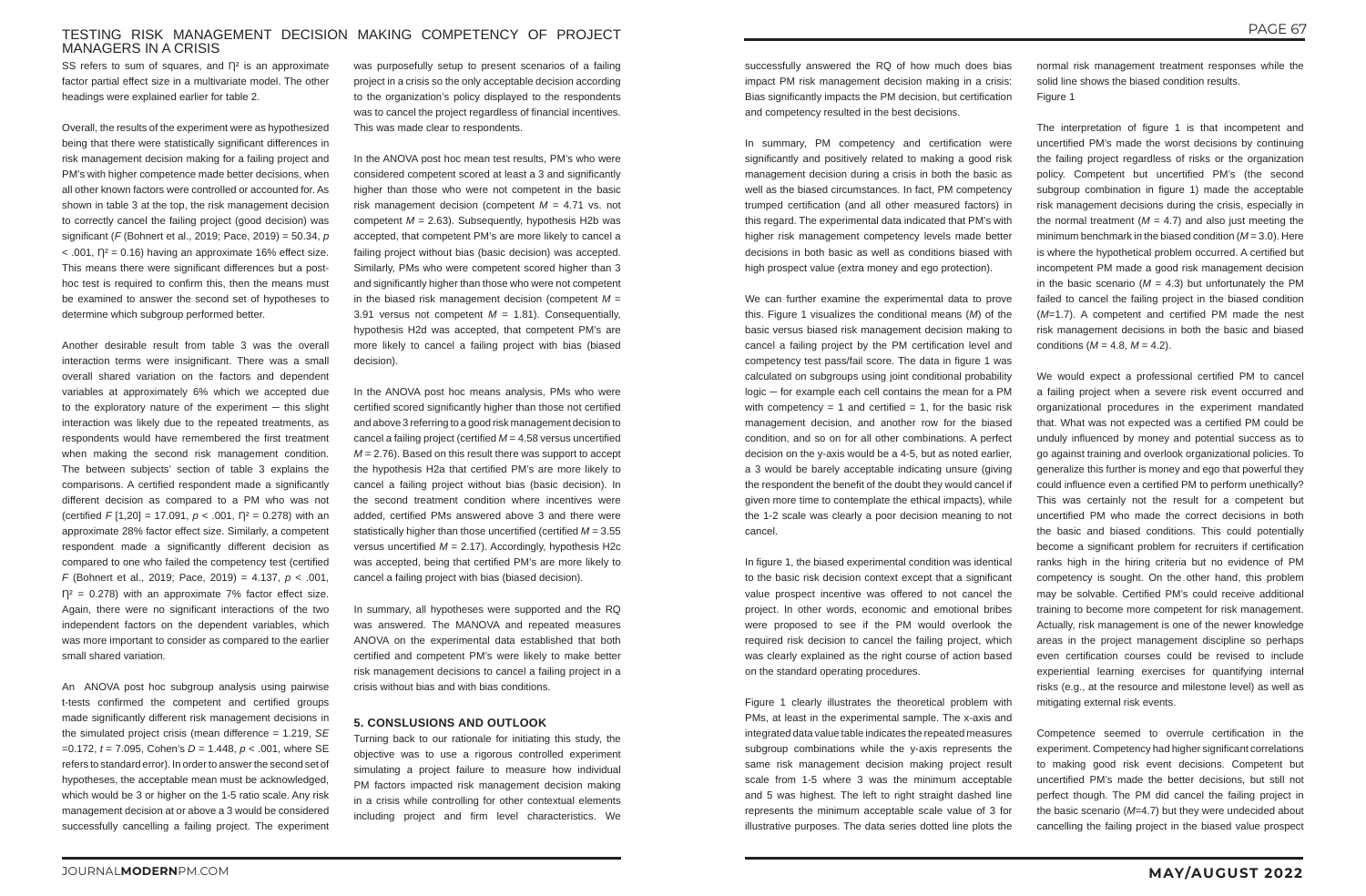# TESTING RISK MANAGEMENT DECISION MAKING COMPETENCY OF PROJECT MANAGERS IN A CRISIS

and both risk management decision making experimental treatments. The reason this repeated measures-controlled experiment was scientifically robust was that all variables not observed or captured were controlled by making them static and declared to participants. In this way, the PM individual differences remained the only varying factors when everything else was controlled, thereby eliminating isolated subgroup interaction between specific conditions and individuals.

However, the current study was limited to a quasiexperiment since it was conducted asynchronously online (not in a lab) and while the PMs were randomly sampled they self-selected to participant. To lessen that affect, all aspects of the experiment were confidential to participants except for the declared static variables, the duration was one week, and participants had no contact with one another. It was also possible that lingering sentiments after the first treatment may have cognitively impacted the second treatment, since it was a repeated measures design by purpose.

Thus, in closing, we recommend caution for generalizing the results and we encourage replication as well as extension of this. To that end we have made our experimental data available for other researchers by contacting the PI first author or by download the comma delimited file from http://kennethstrang.com/data/ PM\_decision\_ making\_experiment24-strang(2022).csv. We encourage researchers to improve upon these findings and share their results.

#### **REFERENCES**

Anthopoulos, L., Reddick, C. G., Giannakidou, I., & Mavridis, N. (2016). Why e-government projects fail? An analysis of the Healthcare. gov website. *Government information quarterly, 33*(1), 161-173. https://doi.org/10.1016/j. giq.2015.07.003

Barrows, M., Clevenger, C. M., Abdallah, M., & Wu, W. (2020). Value of certifications when seeking construction employment. *International Journal of Construction Education and Research, 16*(1), 61-79. https://doi.org/10. 1080/15578771.2019.1575936

Bohnert, A., Gatzert, N., Hoyt, R. E., & Lechner, P. (2019). The drivers and value of enterprise risk management: evidence from ERM ratings. *The European Journal of Finance, 25*(3), 234-255. https://doi.org/10.1080/135184 7X.2018.1514314

Borbath, M., Blessner, P., & Olson, B. (2019). An empirical

- approach to the evaluation of defence contractor performance. *International Journal of Logistics Research and Applications, 22*(2), 138-153. https://doi.org/10.1080/1 3675567.2018.1497148
- Brandon, T. P., Allen, B. M., & Menefee, S. J. (2022). Which Experience Factors Predict Overall Expertise and Percent Success? *The Journal of Modern Project Management, 9*(3), 20-31. https://journalmodernpm.com/index.php/ jmpm/article/download/JMPM02802/8
- Callahan, C., & Soileau, J. (2017). Does enterprise risk management enhance operating performance? *Advances in accounting, 37*, 122-139. https://doi.org/10.1016/j. adiac.2017.01.001
- Carlton, D., & Peszynski, K. (2018). Situational Incompetence: the failure of governance in the management of large scale IT projects. *International Working Conference on Transfer and Diffusion of IT* (pp. 224-244). Springer*.* https://doi.org/10.1007/978-3-030-04315-5\_16
- Conner, M., Godin, G., Sheeran, P., & Germain, M. (2013). Some feelings are more important: cognitive attitudes, affective attitudes, anticipated affect, and blood donation. *Health Psychology, 32*(3), 264–272. https://doi. org/10.1037/a0028500
- CSOTC. (2017). *Enterprise Risk Management: Aligning Risk with Strategy and Performance*. New York, NY: Committee of Sponsoring Organizations of the Treadway Commission (CSOTC).
- Damoah, I. S., Akwei, C. A., Amoako, I. O., & Botchie, D. (2018). Corruption as a source of government project failure in developing countries: Evidence from Ghana. *Project Management Journal, 49*(3), 17-33. https://doi. org/10.1177%2F8756972818770587
- Eckerd, A., & Snider, K. (2017). Does the program manager matter? New public management and defense acquisition. *The American Review of Public Administration, 47*(1), 36- 57. https://doi.org/10.1177%2F0275074015596376
- Elbanna, S., & Child, J. (2007). The influence of decision, environmental and firm characteristics on the rationality of strategic decision‐making. *Journal of Management Studies, 44*(4), 561-591. https://doi.org/10.1111/j.1467- 6486.2006.00670.x
- Ghossein, T., Islam, A. M., & Saliola, F. (2018). *Public Procurement and the Private Business Sector: Evidence from Firm-Level Data*. World Bank. https://doi. org/10.1596/1813-9450-8575
- Goodwin, Y., & Strang, K. D. (2012). Socio-cultural and multi-disciplinary perceptions of risk. *International Journal of Risk and Contingency Management (IJRCM), 1*(1), 1-11. http://doi.org/10.4018/ijrcm.2012010101
- Goyal, P., Gupta, P., & Yadav, V. (2021). Antecedents to

condition (*M*=3). If we extend the benefit of the doubt here, perhaps the competent but uncertified PM's would elect to make the correct decision to cancel the failing project in the biased condition if they were given longer to think about it (only 15 minutes was allowed). Conversely, we have no proof the decision could go the other direction with more time! This begs the question: Are money and ego strong enough to overpower ethical risk management decision making in competent and certified PM's? Ethics and code of conduct are core knowledge areas of professional PM certification so it seems possible the lack of certification could be the root cause. If so, employers could address this problem by endorsing PM certification.

Competency and certification clearly produced the best decision. Competent and certified PM's made the best decisions in all experimental conditions, with the PM cancelled the failing project in both the basic (*M* = 4.8) and biased conditions (*M* = 4.2). Clearly certification seems to result in better decisions when there was no bias, but this does not help a PM who was incompetent to make the correct decision. Something is clearly at play here. It appears bias, especially economic and emotional gains, as designed into the experimental condition, are strong influencers working against the ethical judgment of PM's who are certified but could not score well in the competency test. This may also be a solvable problem. If ethics is the underlying problem, despite the PM being certified, then obviously more ethics and or organizational training would be needed. Perhaps employers could offer short online brush up courses similar to what many of us PMs regularly take to comply with OSHA regulations.

In summary, we argue these findings ought to generalize globally as a plausible factor causing some of the projects to fail, if tested further with larger experiments. More research will be needed to further explore these very interesting experimental findings within other countries and for different cultures.

#### **5.1 Limitations and Future Research Outlook**

First and foremost, the key limitation is that generalizations must be cautioned because this was a controlled experiment with 24 participants based in the U.S. Although experienced PM's were randomly selected, we have to keep in mind that certification was self-reported and competency was judged solely by the score on one open book test question during the experiment to calculate risk using the best-practice PERT risk management methodology (which an experienced and competent PM ought to know).

Additionally, all organization level factors were controlled, on purpose, as they were defined in the experimental context according to what the authors wanted. This means this experimental project context would not necessarily be equivalent to that faced in the real world nor would the organizational conditions be identical. Controlling the factors made the experiment very successful and manageable but at the cost of reducing generalizability.

The bias conditions in our experiment were a combination of money and implied ego – there are other bias constructs which could be tested in future experiments. We suggest other researchers do that, test additional types of bias on risk management decision making.

Finally, we can point out that the yes/no conditions for PM competency were calculated from the actual test scores to facilitate applying repeated measures ANOVA which was in turn driven by our RQ and hypotheses. As explained earlier we recorded the competency score from the test as a 0-10 continuous ratio data type but we transformed this to a binary field (60% being a pass or 1 and 0 for lower scores). This was done to also facilitate using MANOVA when competency was positioned as a subgroup factor. This was similar to what one would encounter when designing 2x2 factorials or when using the general linear model or mixed ANOVA statistical techniques because continuous data types cannot be easily processed as fixed factor indicators for group comparisons. Therefore, we recommend additional experiments using MANCOVA, a multivariate technique able to handle continuous covariates with ordinal or nominal factors and multiple dependent variables.

We admit our results were experimental because all project, organization and global factors were controlled they were static  $-$  so those were not tested. Nevertheless, the current study findings revealed significant statistical evidence to substantiate our hypotheses that cognitive bias altered PM's risk management decision making more than other individual factors such as experience, certification or competence.

A repeated measures controlled experiment is the gold standard of scientific high power techniques for human behavior testing. In the current study, the repeated measures-controlled experiment was rigorous because it took place in approximately adjacent points in time and each participant received all treatments. Most importantly, each PM received the same identical competency test